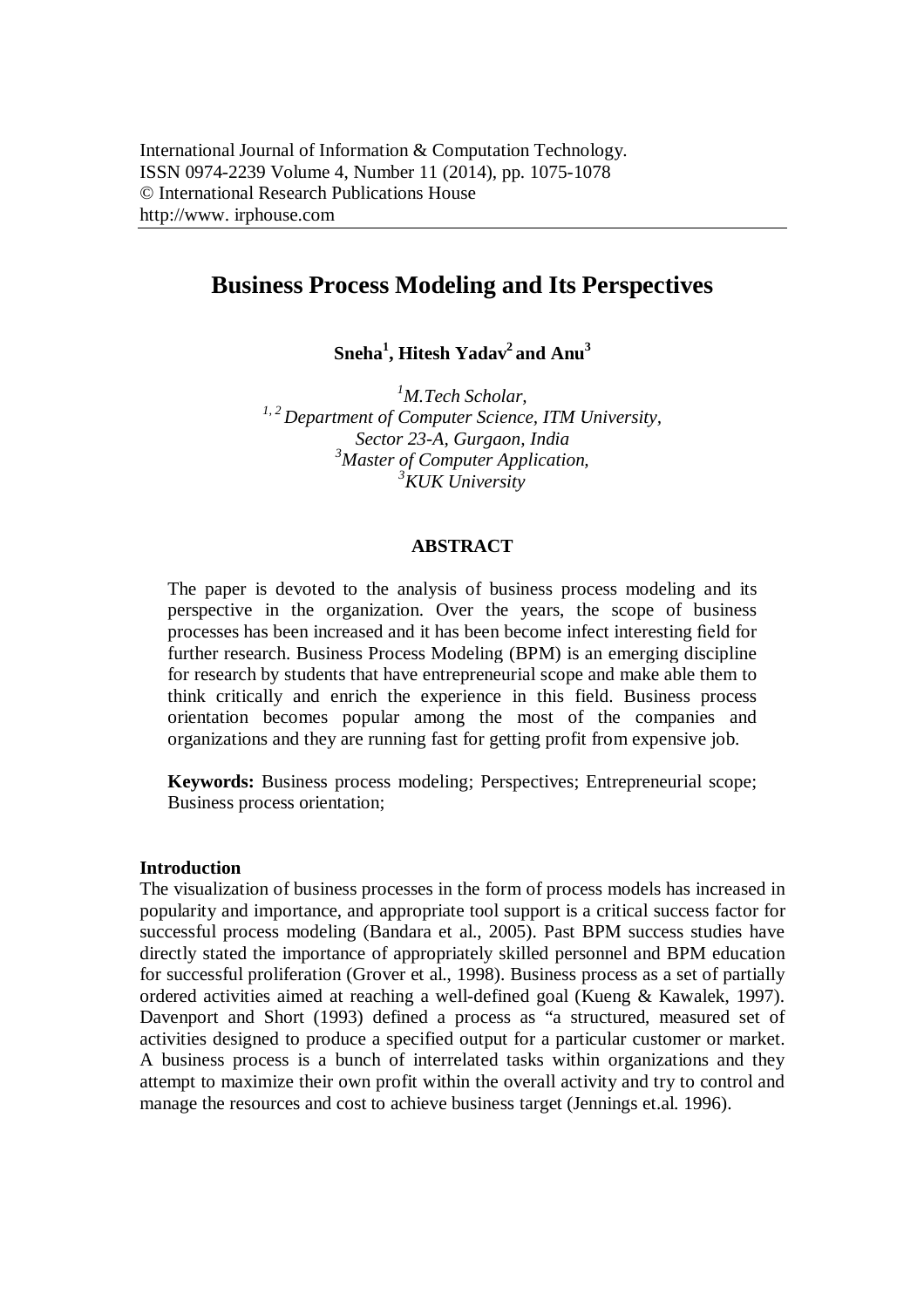## **Objectives**

- To study the opinion of students on perspectives of business process modeling
- To create the interest of the researchers for further progress in this direction through discussion quoted from number of references.

## **Methodology**

The perspectives for the following three models were studied through survey. A questionnaire was distributed to 60 randomly selected students their views on the perspectives of the models were obtained. A critical task for students was to internalize the content of the model on their own experiences.

## **Results and Discussion**

The results obtained depending on their level of experience and expertise. The responses were quite different. In an each class, some students may have experience for enrich perspectives of BPM and similarly others may have experience completely different on models and had emphasized on little usage. A case study on the use of BPM was conducted and a content analysis described that students use to develop their understanding (Letch, 2012).

It was clear from the analysis (table) that students achieved a high distinction in response which indicates that all had individual way to judge depending upon their exposure arise from environment in which students learn. Business Process Modeling is specific field of education, teaching BPM faces several challenges including a lack of availability of appropriate teaching material as well as the problems associated with the interdisciplinary nature of the discipline (Bandara et al., 2010).

| <b>DEGREE PROGRAM</b>                    | <b>Really helpful</b> | <b>Somewhat helpful</b> | <b>Total</b> |
|------------------------------------------|-----------------------|-------------------------|--------------|
| <b>Master of Business Administration</b> |                       |                         |              |
| Master of Computer Science               |                       |                         |              |
| Master of Information Technology         |                       |                         |              |
| Total                                    |                       |                         |              |

| Table.1 Opinion of students on perspectives of BPM |  |
|----------------------------------------------------|--|
|----------------------------------------------------|--|

## **Major Study Findings**

- Main findings were summarized as the BPM must be able to adjust to changes in the environment, according to the requirement and availability of resources.
- Entrepreneurs should be familiar with changes and accommodate these changes.

### **Conclusion**

It was concluded that of student had entirely different understanding of BPM and viewed differently as they learn these concepts across their course of degree.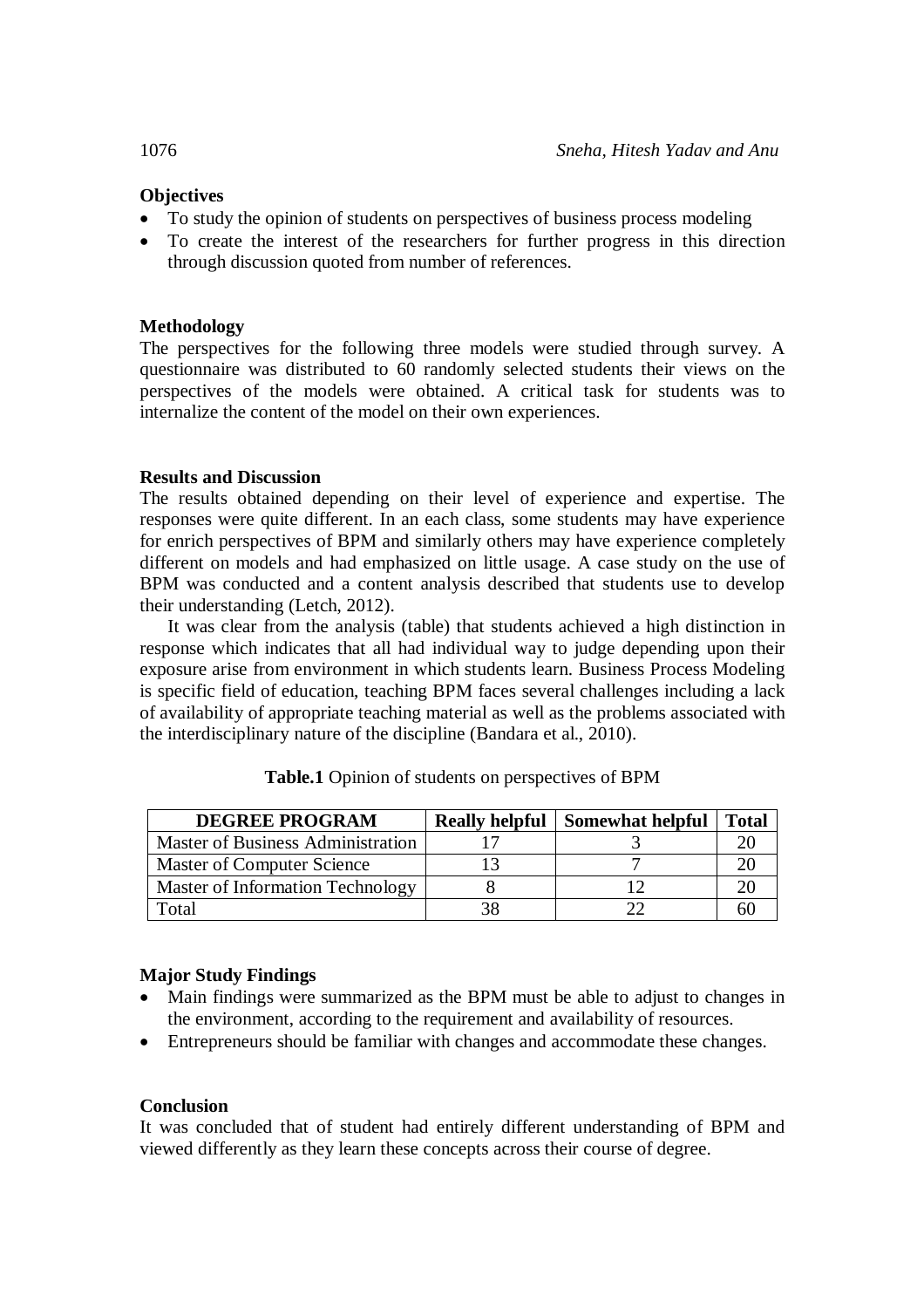#### **Recommendations**

- BPM education should be a holistic approach that will help the students to identify its best perspectives.
- Qualities of business processes to be demonstrated.
- Standard of instruction methods on BPM should be improve to ensure efficiency and effectiveness of teaching process at each level in all disciplines.
- A BPM methodology should initially consist of a base model, which further should be divided into individual tasks and activities.

#### **Reference**

- [1] Bandara, W., Chand, D. R., Chircu, A. M., Hintringer, S., Karagiannis, D., Recker, J., van Rensburg, A., Usiff, C., & Welke, R. (2010), Business process management education in academia: Status, challenges and recommendations. Communications of the Association for Information Systems, 27(1), 743–778. Davenport T.H. and Short J.E. (1990). The new industrial engineering: information technology and business process redesign. Sloan Management Review, 31(4):11-27.
- [2] Grover, V., Teng, J., Segars, A. H., & Fiedler, K. (1998), "The influence of information technology diffusion and business process change on perceived productivity: The IS executive's perspective". Information & Management, 34: 141-159.
- [3] Jennings, N., Faratin, P., Johnson, M., Norman, T., O'Brien, P., & Wiegand M. (1996), Agent-based business process management, International Journal of Cooperative Information Systems, 5(2&3), pp. 105 – 130,
- [4] Kueng, P., and Kawalek, P. (1997), Goal-Based Business Process Models: Creation and Evaluation. Business Process Management Journal, 3(1):17-38.
- [5] Letch Nick (2012), Using reflective journals to engage students in learning business process management concepts. Knowledge Management & E-Learning: An International Journal, 4 (4), 435-436..